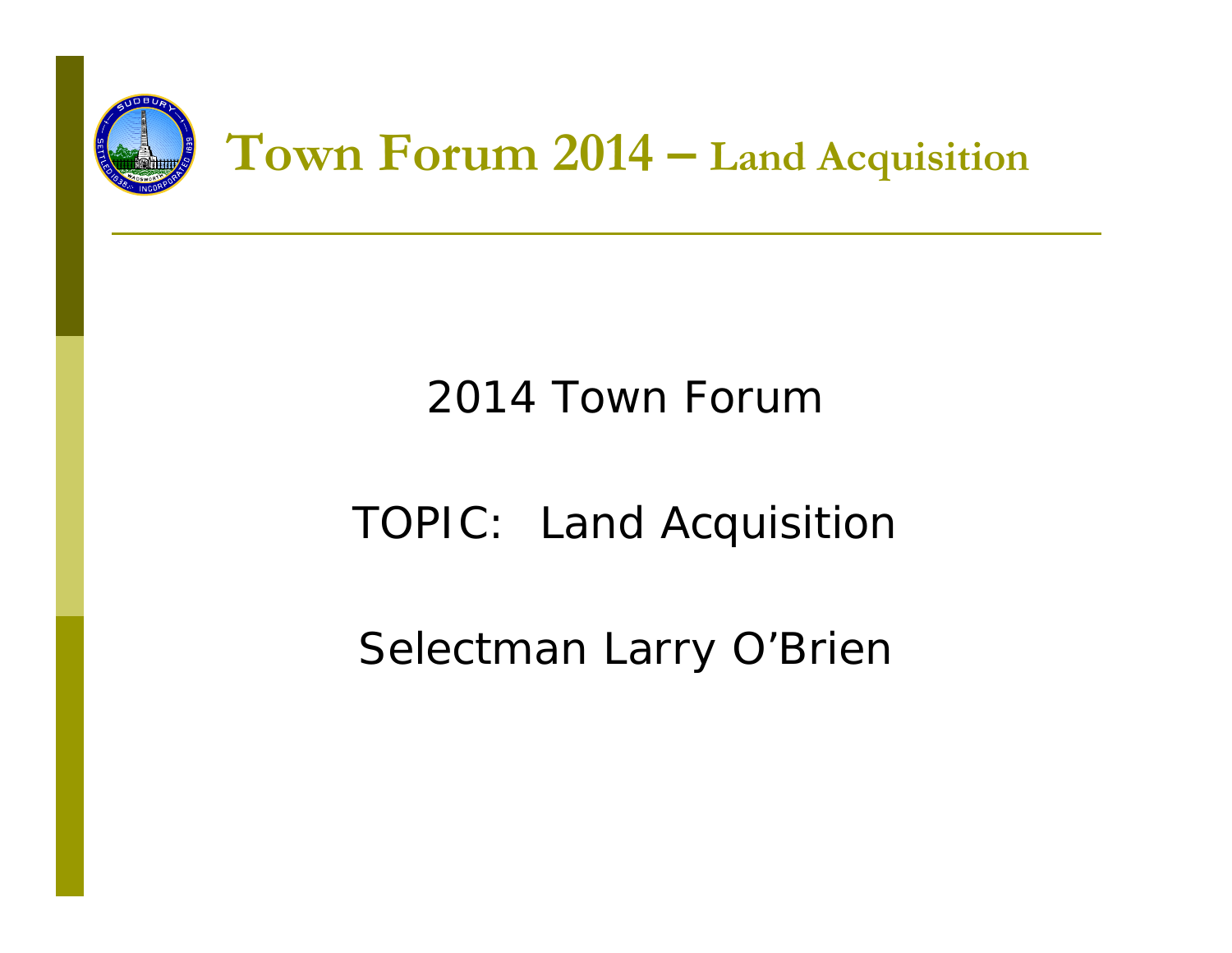## Why do we purchase land?

- $\bullet$  **Fulfill identified Municipal Needs** – schools, recreation, cemetery, housing, public buildings, open space, etc.
- $\bullet$ **• Resource Protection –** water supply, habitat, passive recreation, etc.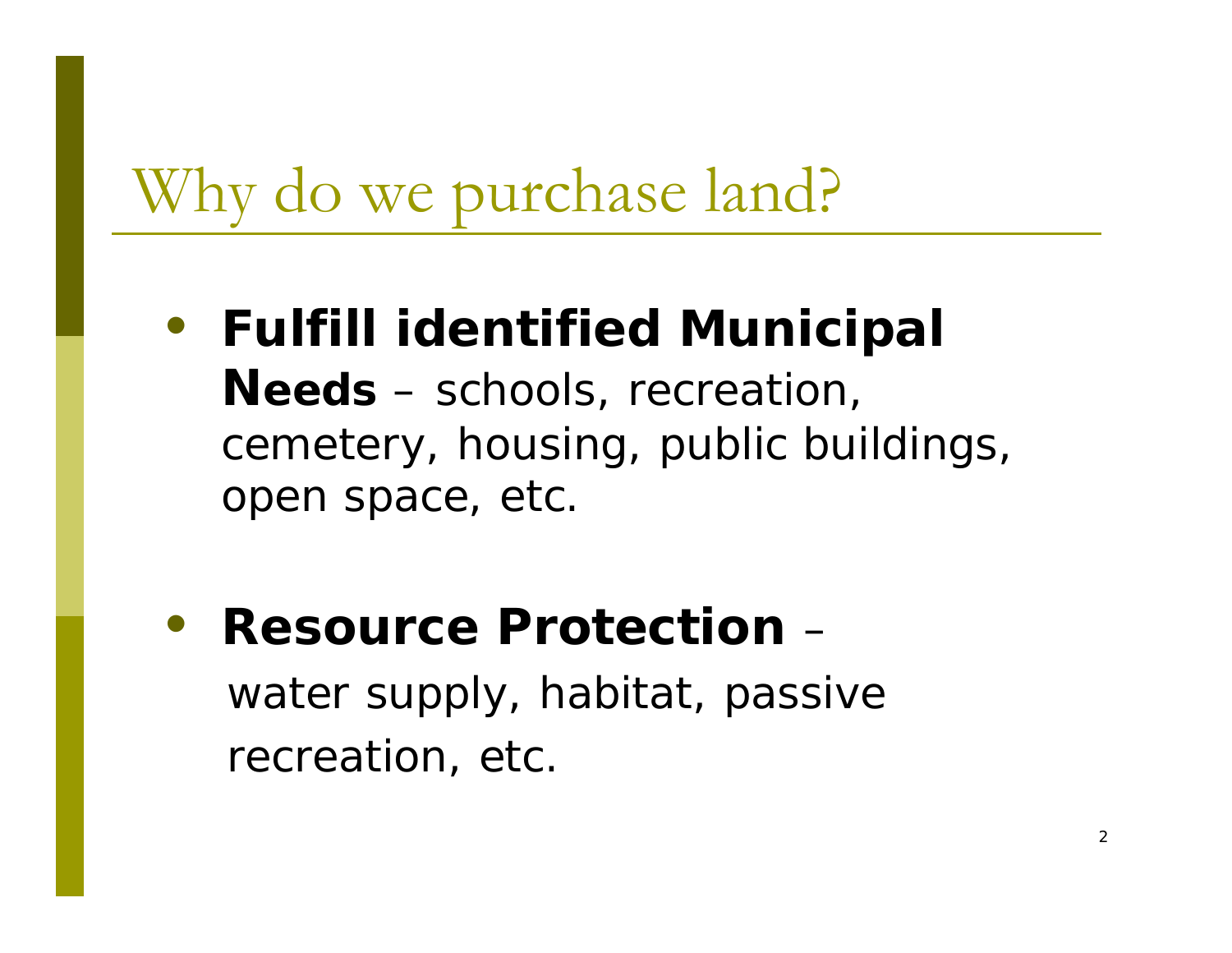### How do we purchase land?

Mechanisms:

- $\bullet$ MGL Chapter 61 offers
- $\bullet$ Landowners offers
- $\bullet$ Voluntary conservation restrictions
- $\bullet$ Land donations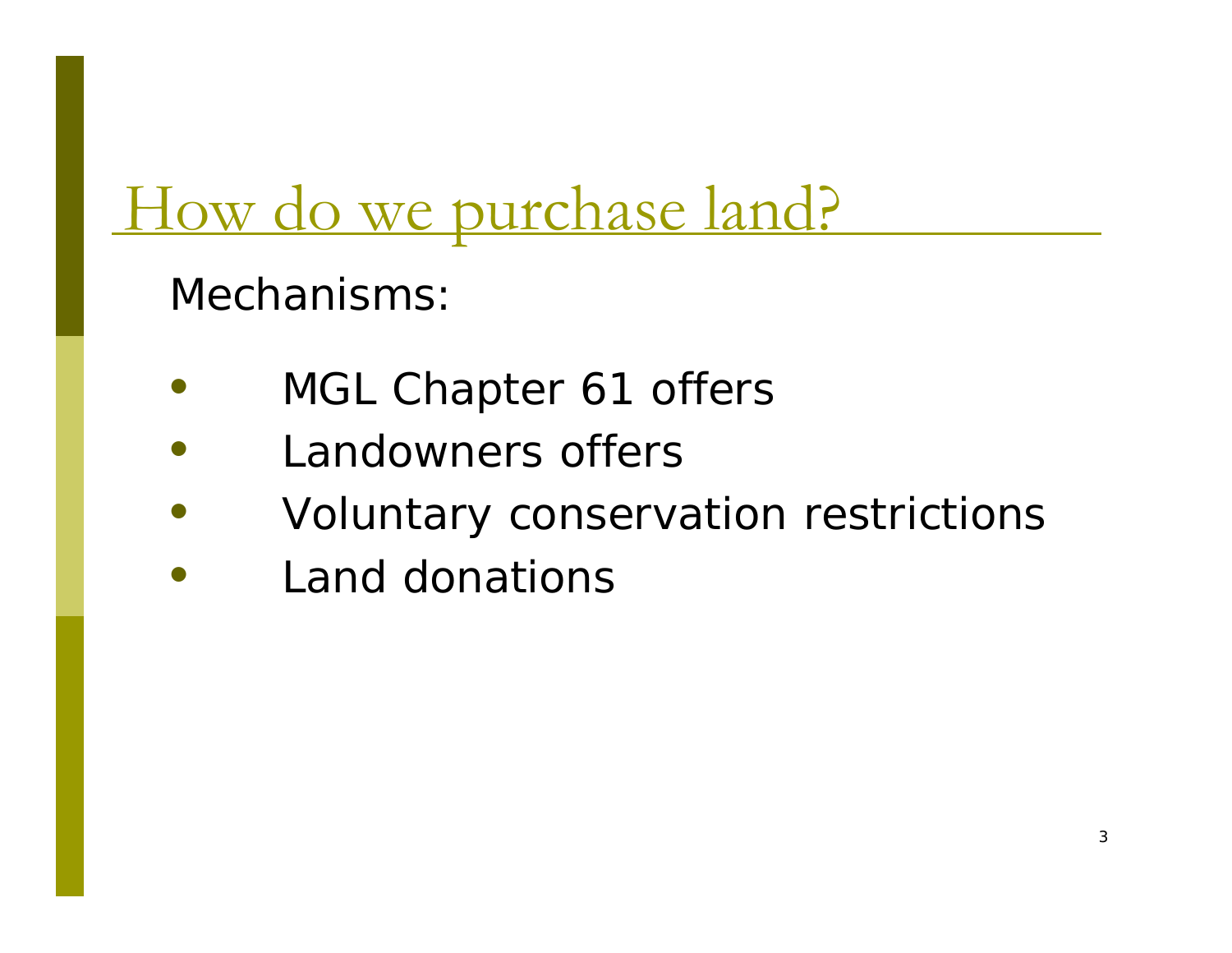## Sudbury's Land Acquisition Process

#### $\bullet$ Prioritize parcels

- o Consult Open Space & Recreation Plan and other planning documents
- Public discussion
	- oOffers scrutinized by boards/committees
	- oPublic meetings
- $\bullet$ Review limited development opportunities
- $\bullet$ BOS are decision-makers
- $\bullet$ Town Meeting/Ballot votes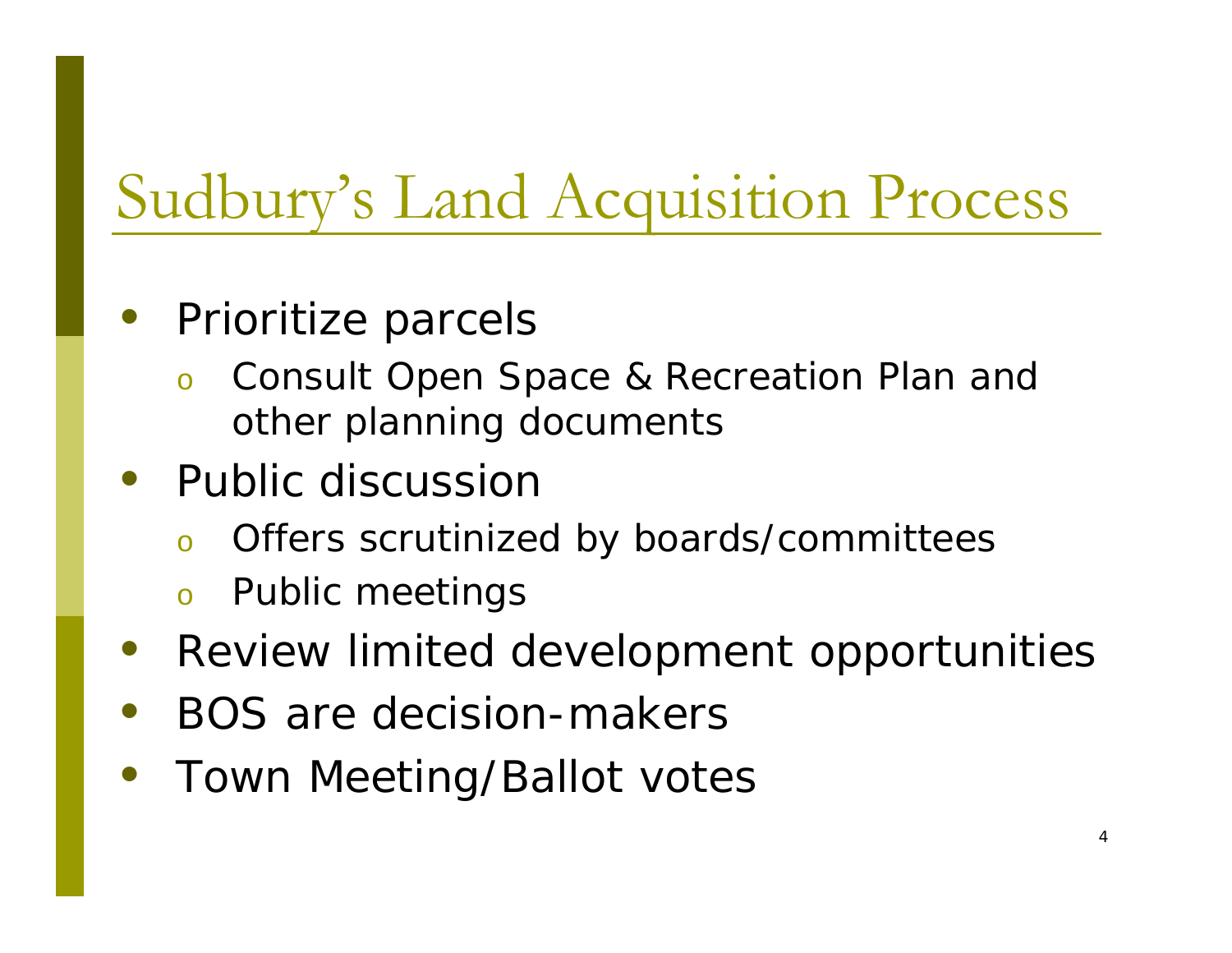# Chapter 61 Process and Decision Making

- Town to decide on use (within legal limits)
- $\bullet$  Unless open space, housing, recreation – not CPA eligible
- $\bullet$ Check long range planning documents
- $\bullet$ Review size/location/site limitations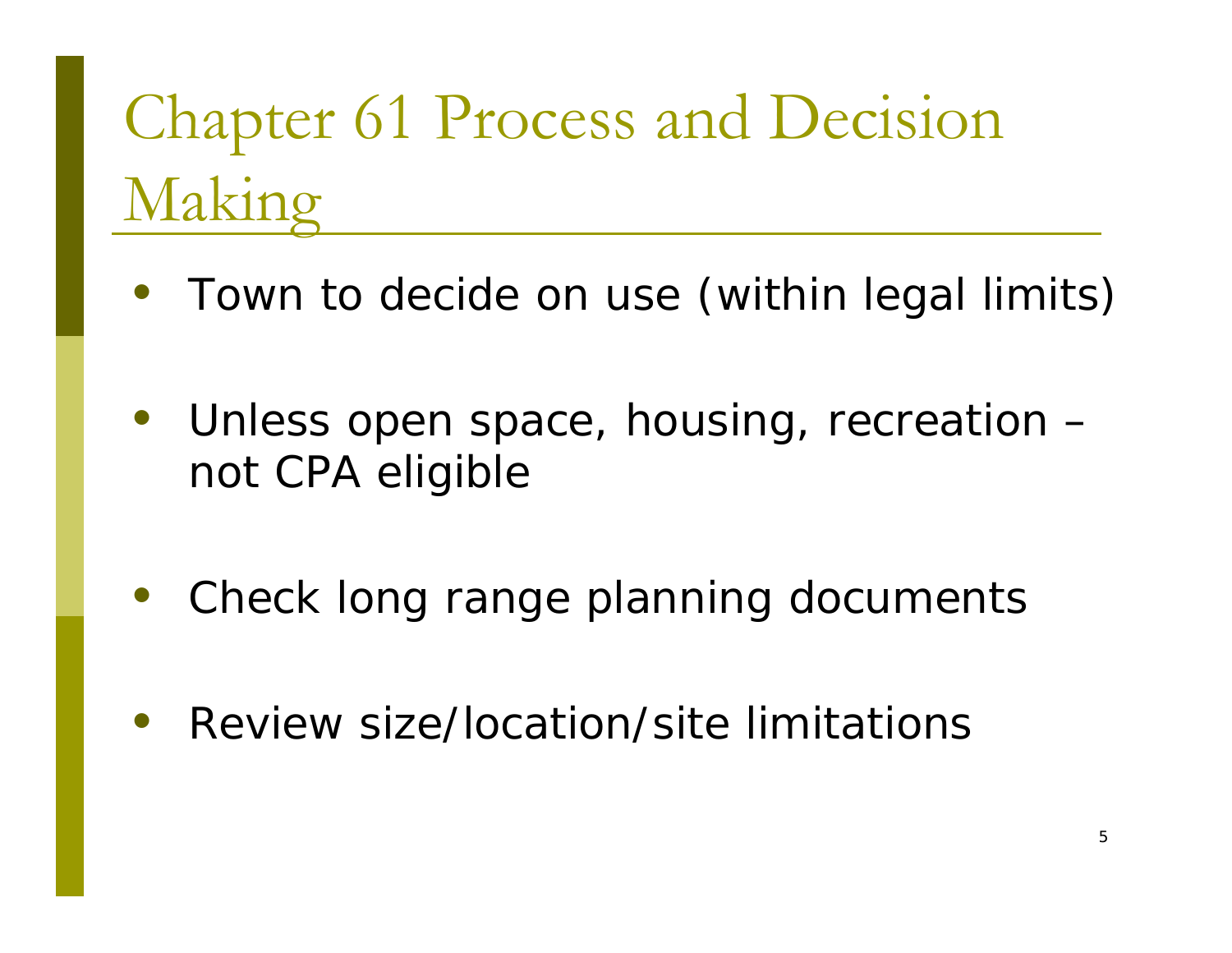### Past Acquisitions

Pre-CPA (Debt Exclusion)

- $\bullet$  Frost Farm – General mun. use/senior housing
- $\bullet$ Melone – General mun. use
- $\bullet$ Meachen – 61A/open space
- $\bullet$ Mahoney – 61A/Gen. Mun. Use
- $\bullet$ Piper Farm
- $\bullet$ Weisblatt – Eminent Domain/open space
- $\bullet$ Davis Field - recreation
- $\bullet$ • Haskell - recreation
- $\bullet$  Parkinson (behind Ti-Sales) – Gen. Mun. Use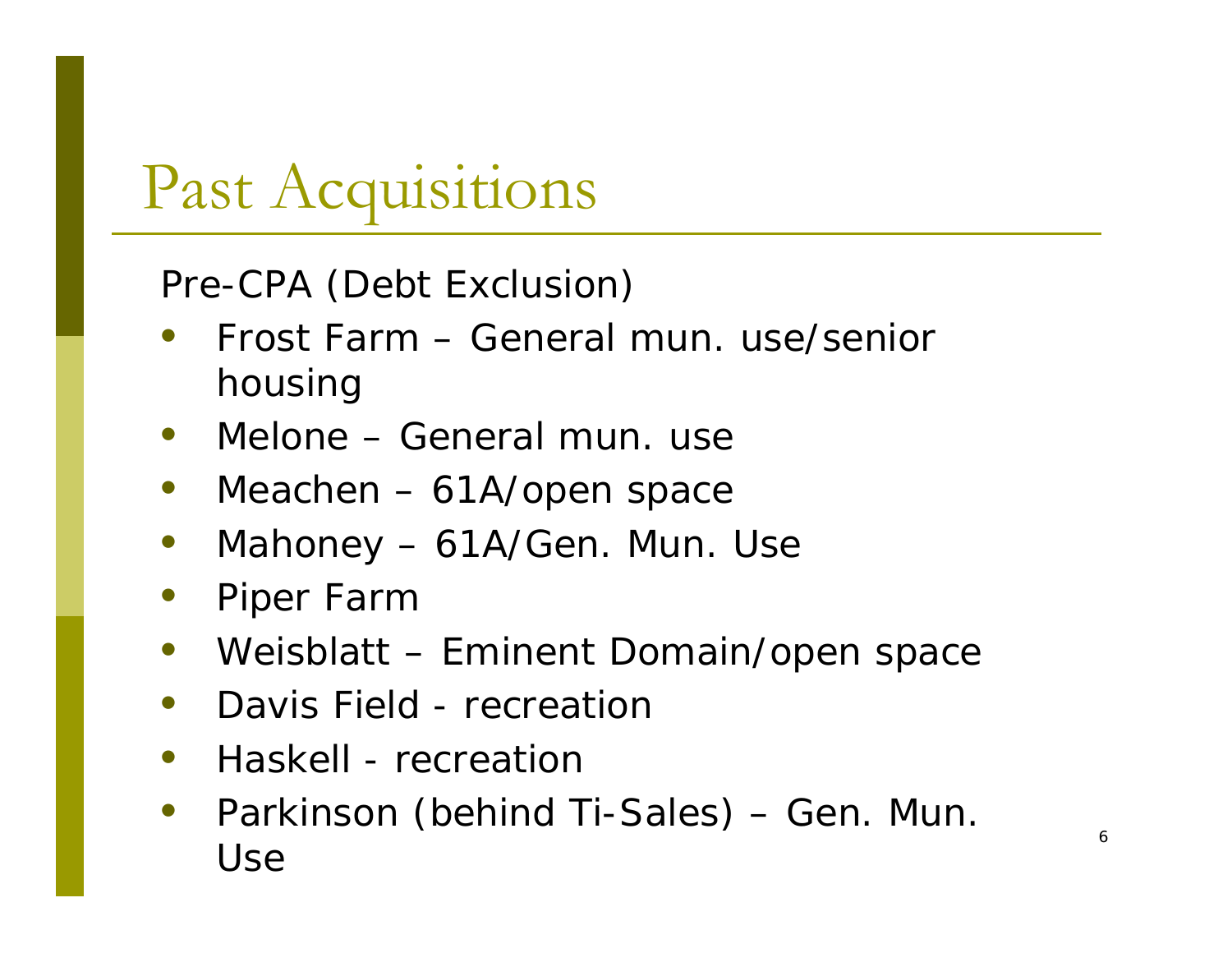### Recent Purchases

CPA Acquisitions:

- $\bullet$ Cutting Field - recreation
- $\bullet$ Libby – open space
- $\bullet$ Dickson – open space/historic

CPA Purchase of Land Interest:

- Nobscot Reservation CR
- Pantry Brook Farm CR
- Cutting Farm APR
- Fairbank Farm APR